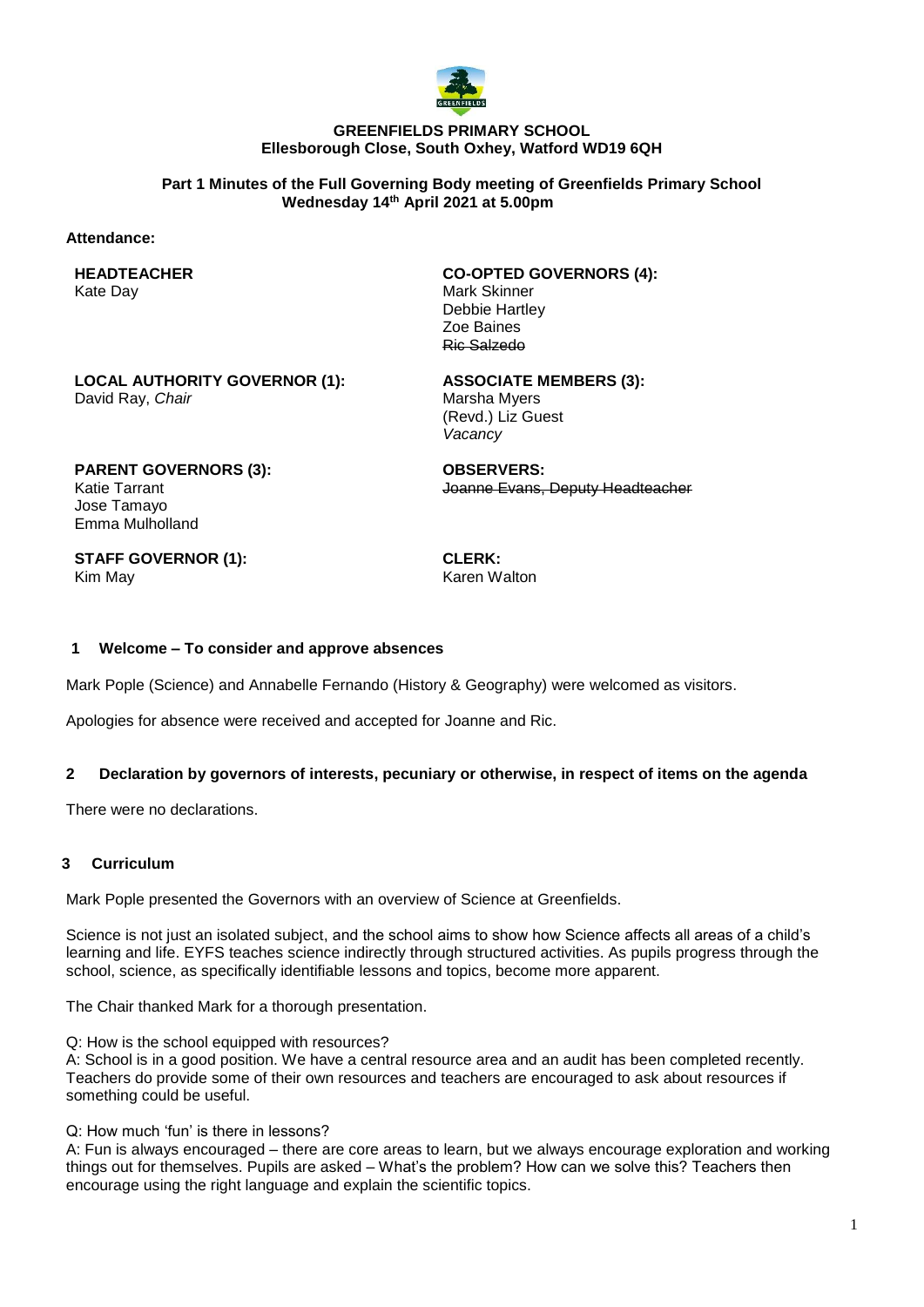Q: How does it work with interaction with EYFS?

A: In normal times Mark and the EYFS staff talk through what is possible within the EYFS experience. Science is everywhere and by talking to children during other activities science is explained.

Q: Are we covering science as well as we can to meet National Curriculum needs?

A: Yes, we can always do more, but as a school we apply it to as many of our whole school projects as we can. We can always do more to encourage children to make their own decisions and ask their own questions, but we are in a good place.

Q: When you bring in external people for workshops etc is there are budget or is it voluntary?

A: It's both. The Chair hosts a weekly Science Club, and we have local people / organisations who are able to come and explain a particular topic. We also have formal organisations who are paid to a greater or lesser extent. During science week there is a specific budget.

Q: It's an interesting point that there is an aim to move science to be more cross -curricular. Is Science on its own or is it part of the web of topics?

A: The National Curriculum encourages a clear definition of science and the specific topics. There are clear skills and knowledge that need to be taught. However, there are opportunities to explain scientific aspects in other topics. We do have science specifically timetabled.

Q: What sort of balance between science knowledge and exploration?

A: Sometimes the knowledge is learnt as the exploration journey happens. Both are valuable and happen hand in hand.

Mark, Annabella, and Kim left the meeting.

# **4 To approve the minutes of the virtual meeting held on 24 th February 2021 (document circulated)**

No additional comments or questions were raised.

# **5 Matters arising from the minutes of the meeting held on 24 th February 2021**

Completion of the Safeguarding Audit – This will be arranged as soon as school visits are allowed.

Equalities policy and objectives – Now complete.

Governing board skills assessment – All governors are reminded to upload details of their training on GovernorHub.

Ofsted – A section 8 monitoring visit could happen at any time from 4/5/21.

Upgrading rear gate – A quotation has been received but the budget is not available at this time.

Electrical repairs – non-compliance items arising from the 5-yearly fixed wiring inspection – A quote of approximately £2,000 has been received, but there is no budget at this time. None of these items is safety-critical.

The minutes were signed as an accurate and valid record of the meeting held on 24th February 2021.

# **6 Questions on the Headteacher's verbal report**

Children returned 8/3/21. All pupils happy to be back. Lockdown: school finished with over 50% in attendance, some classes did not change much. Attendance at 96%, above national average. A few children travelled during lock down and had a delayed start due to isolation periods.

After initial euphoria, the impact is visible - mental health issues in the older school, basic social skills in EYFS are a concern.

Focus this week is with PSHE to re-establish rules, values, behaviour expectations. (English and Maths also being taught).

All staff returned apart from one staff member returning slowly after an operation and another member of staff on long term sick.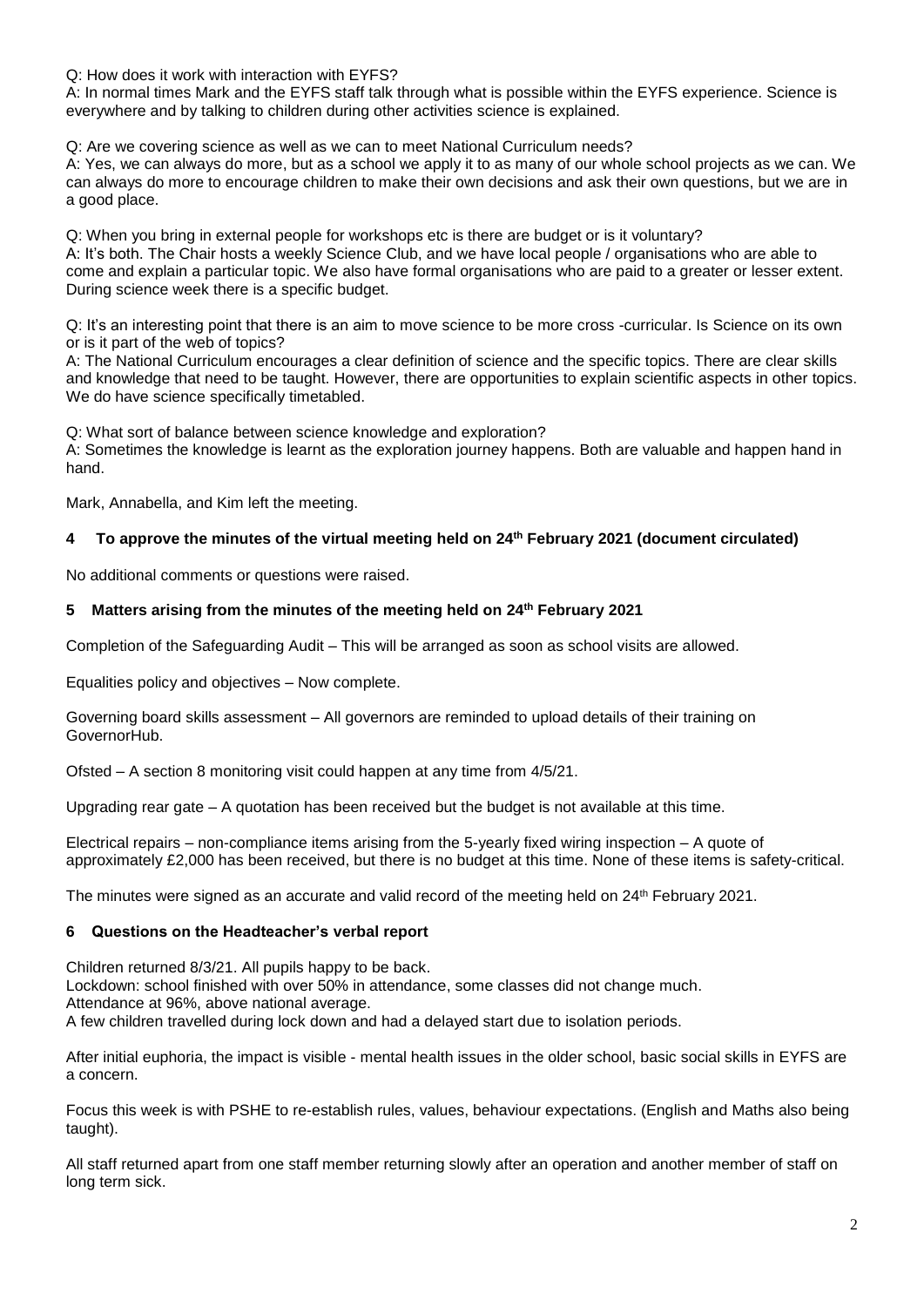Staff are generally happy to be back and use the staff room on a rota basis.

Bubbles have been increased to two classes, so pupils have a mix of interaction.

Lunch and break times have been adjusted and are working well.

The Head thanked Liz for visiting and taking the first bubble assemblies, talking about Easter.

There were no additional questions or comments.

# **7 Update on Finance (HT)**

This discussion is confidential and is minuted separately in Part 2.

# **8 Update on Premises (Chair)**

New nurture building status – £2,000 deposit has been paid. Planning permission has now been validated by Three Rivers DC and a decision expected by May 12<sup>th</sup> latest. Installation will take place during the summer holidays.

Rear pedestrian gate – automation and lighting – The company visited the school on  $29<sup>th</sup>$  March. A quote was received for £5,291 + VAT. The original budget was £4,000 so this project will be postponed until next year.

Herts sustainability: carbon neutral programme (document circulated for governor information)

EV charging points – The Chair is researching this opportunity and looking for potential grant options.

Roof condition survey – Due to the budget situation this project has been postponed for the time being.

### **9 Safeguarding / Health & Safety (Chair)**

Safeguarding audit – This will be completed when school visits are allowed. The Head is taking over as safeguarding lead this term.

Electrical repairs arising from 5-year fixed wiring inspection – Item 5 above refers

#### **10 Policies for review and adoption**

Environmental Protection – This has been drafted and circulated for comment.

**ACTION:** Governors to send comments to the Chair

# **11 Governors**

GB training records on GovernorHub

**ACTION:** All governors to add all training to Governor Hub

Policy on resumption of school visits – Due to the continuing situation visits are not being resumed at this time.

# **12 Any Other Business**

None

**Agreed as an accurate record of the on-line meeting held on 14th April 2021.**

# **Signed:**